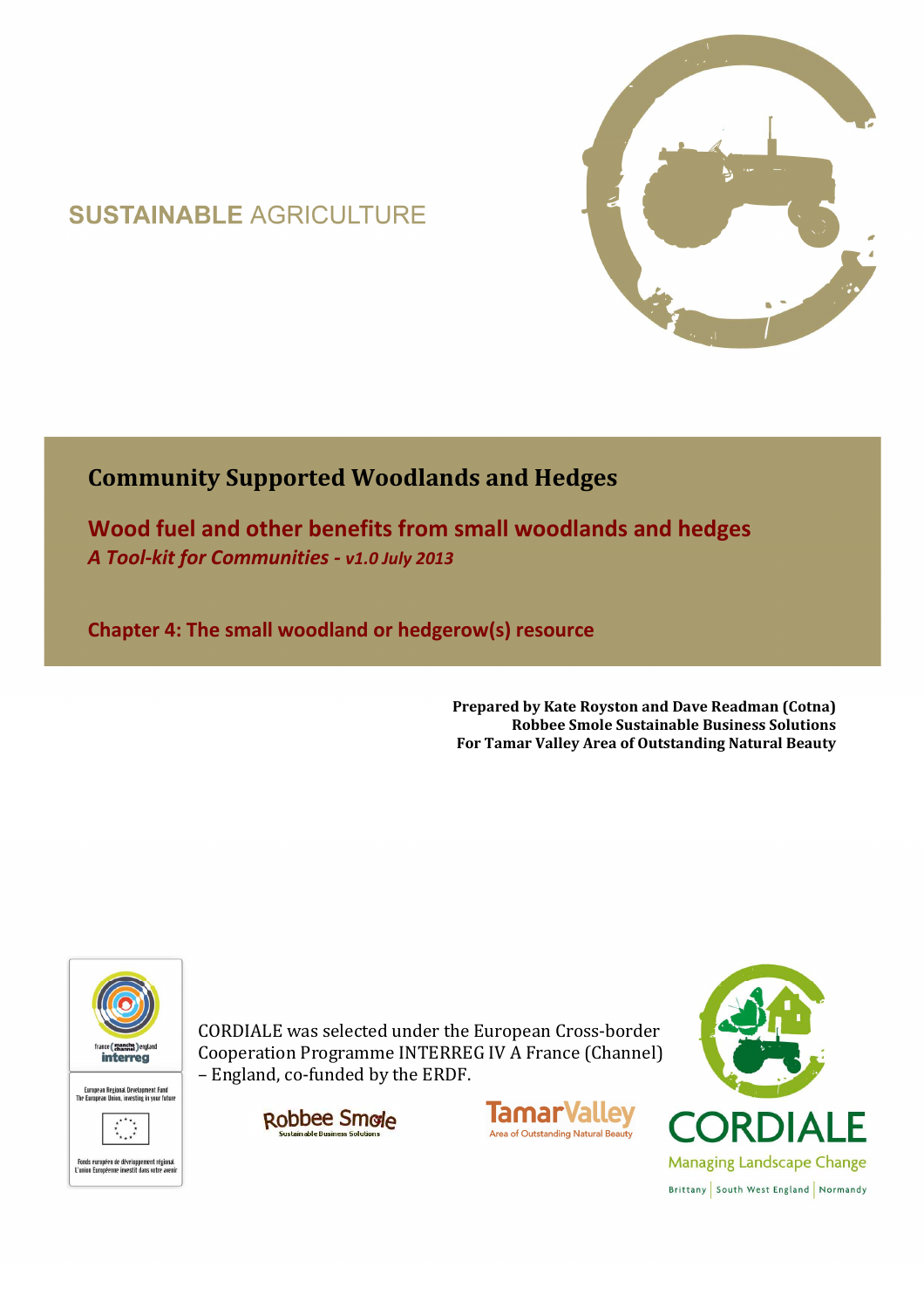### **Chapter 4 The small woodland or hedgerow(s) resource**

The Tamar Valley and its catchment has a plentiful supply of woodlands and hedges with the potential of benefiting from improved management practices, whilst also supporting the ambitions of community supported woodland groups.

These woodlands and hedges are in the ownership of a number of different stakeholders including:

- o Local authorities e.g. West Devon Borough Council
- o Private charitable organisations e.g. Woodland Trust, National Trust
- o Government institutions e.g. Forestry Commission
- o Private individuals or companies e.g. farmers, estates or private landlords such as the Pentillie Estate

#### *4.1 Identifying the right woodland and/or hedge resource for the group*

It is helpful for the group to develop an understanding of the sort of woodland / hedge they are looking for before approaching potential landowners. This should be based on the interest and needs of the group, as discussed in the previous chapter.

Using an attributes table can be helpful in thinking through the general requirements of the group; and subsequently for assessing a potential woodland / hedge for its suitability.

#### **Woodland / Hedge attributes table**

| <b>Woodland / Hedge name:</b>                      |            |
|----------------------------------------------------|------------|
| <b>Attribute</b>                                   | Assessment |
| Size / area / length                               |            |
| Ease of Access                                     |            |
| Potential woodfuel yield                           |            |
| Tree and shrub species mix                         |            |
| Age structure                                      |            |
| <b>Current uses</b>                                |            |
| Potential uses                                     |            |
| Potential woodfuel types available                 |            |
| Other potential products                           |            |
| Potential amenity uses                             |            |
| Educational value e.g. local school, Forest School |            |
| Biodiversity, landscape management                 |            |
| Heritage management                                |            |
| Management condition                               |            |
| Existing management plan/schedule in place         |            |
| Gradient, slopes                                   |            |
| Designations                                       |            |

If woodfuel is of interest as an end product it is useful to gain an understanding of how much woodland or hedge is necessary to match the needs of the group. Some rules of thumb are provided in Chapter 1. At the other end of the scale a detailed assessment can be provided by the Estate Production Template and the detailed Farm Audit Tool. These tools are introduced in Chapter 7.

Species are also relevant. A hedge or woodland with a high percentage of good burning species such as ash, beech, oak, hazel or conifers will produce more useable firewood. Hawthorn and blackthorn also burn well, but their thorns are dangerous when felling, logging and stoking fires. Most hedges have some thorn, but a hedge with over 35% hawthorn / blackthorn may not be suitable for a firewood group.

Access should be considered. Difficult access to extract or transport the wood fuel or materials will require







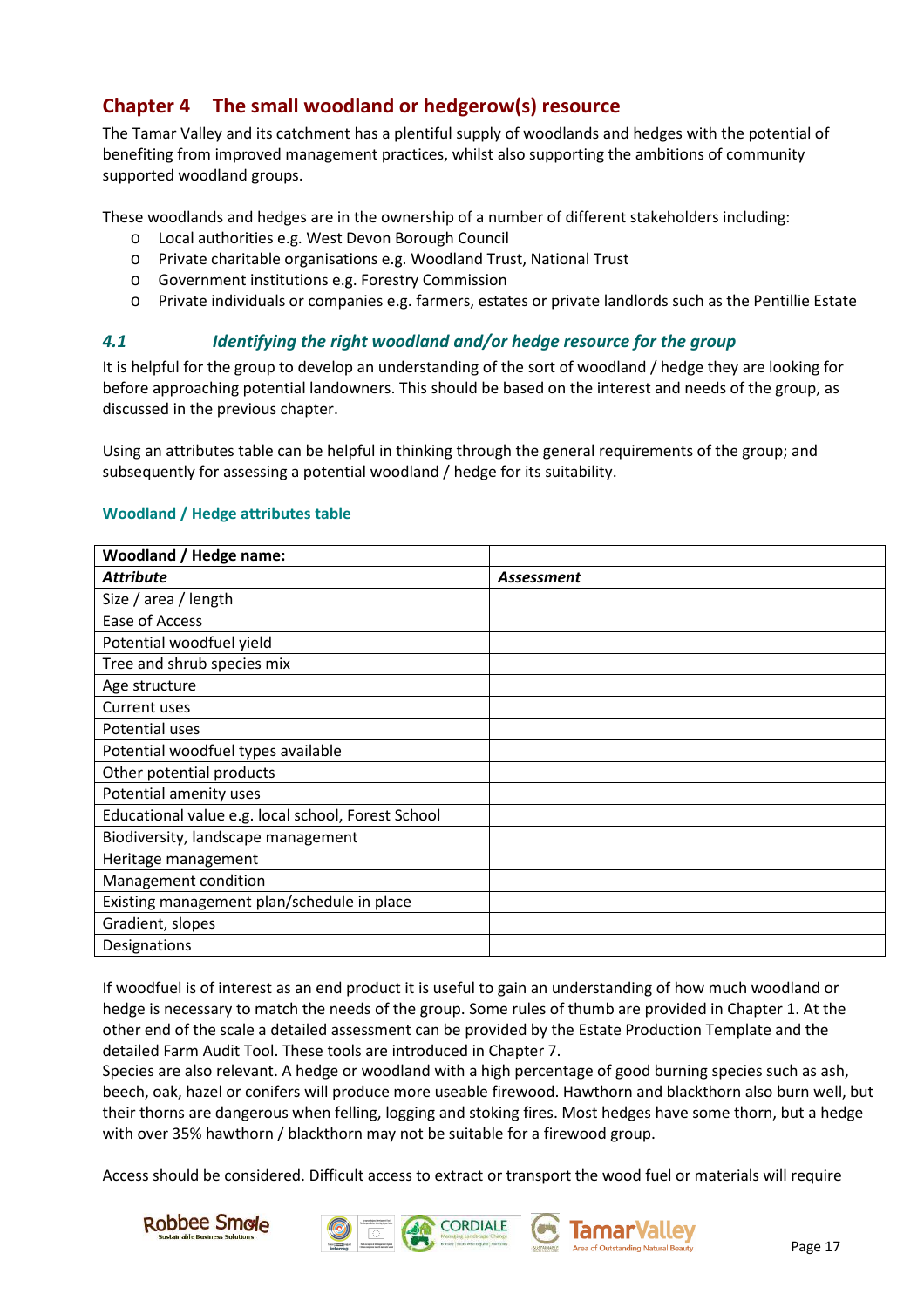more investment of time, labour and possibly expense, for example if an access track has to be created. Roadside or other easy access to woodlands will require less input to gather the produce. A hedge near a road or track makes it easier to reach and to remove harvested logs, but roadside hedges are unlikely to be suitable, for road safety reasons.

The necessity for chainsaws and other equipment may also be a concern. The age and condition of trees in a woodland or hedge will determine how much chainsaw use will be needed. This in turn will determine the skill and competence level within the group, as well as likely expense for equipment, training, insurance and daily rate of any specialist used. Hedges and coppiced woods with 8-15 years of growth can usually be cut with hand tools; much of the wood in hedges with 15-30 yrs growth will need to be cut with a chainsaw. Neglected coppice woodlands and naturally-regenerated secondary woodlands (on old mining and post-industrial sites) will often be much older than this, requiring extensive chainsaw use. Hedges that have been flailed in the last 8 years may not have enough usable firewood to be worth harvesting.

#### **Finding the right woodland / hedge**

A local organisation such as an AONB or regional representative from the Forestry Commission or Woodland Trust may have an inventory of local woodland / hedges or may be able to offer advice. Approaches can also be made to local authorities and private woodland owners in the area, such as local farmers and smallholders.

Other options might be to publicise through a local farmer's store; advertise in a newsletter such as Mole Valley Farmers newsletter; a local association of smallholders newsletter; local papers etc.

*Thanks to the Dartmoor Circle Community Toolkit for information within this section* 

### *4.2 Getting familiar with the resource and its owner*

A good relationship between owner and the community group is essential. Ensure a detailed discussion with the owner before starting, clarifying when the group will come, what area or hedge to work on, where to park and what vehicle may come onto the land, whether the owner will receive payment (in money or logs) in return for the group's work, and if and where wood may be left to dry. It is also important to understand whether the owner has a scheme in place such as an agri-environment agreement (e.g. Entry Level Stewardship) that places conditions on the management of the hedge.

The amount paid to the owner should depend on the quality of the wood, how much the owner helps, and accessibility. Dry logs cost about £100/dumpy bag (in March 2012).

A written agreement with the owner should be drawn up. This is discussed in the next chapter.

To encourage co-operation, invite interested stakeholders and locals to visit the hedges/woods with the owner, so that everyone can find out how they should be managed, and where the group fits in. Ideally, before the cutting season (autumn/winter) make some group visits to the site to explore and consider the attributes listed in the table in section 4.1.

Organised events such as a tree and wildflower identification session with a local wildlife expert; looking for signs of animal life; or a dawn chorus walk in the spring. Children love spotting and art-based activities in woods; the Woodland Trust has a good series of Nature Detective resources<sup>1</sup>.

#### *4.3 Understanding the management of the resource*

All woods and hedges should have some form of management plan and schedule of work for the group to follow. If one is not already in place, members of the group can compile one and simultaneously become more familiar with the site. This is discussed further below. If the group needs help with this, options might include contacts in the local community woodland network or from the landowner.

<sup>1</sup> http://www.naturedetectives.org.uk/schools/forest\_schools.htm



 $\overline{a}$ 





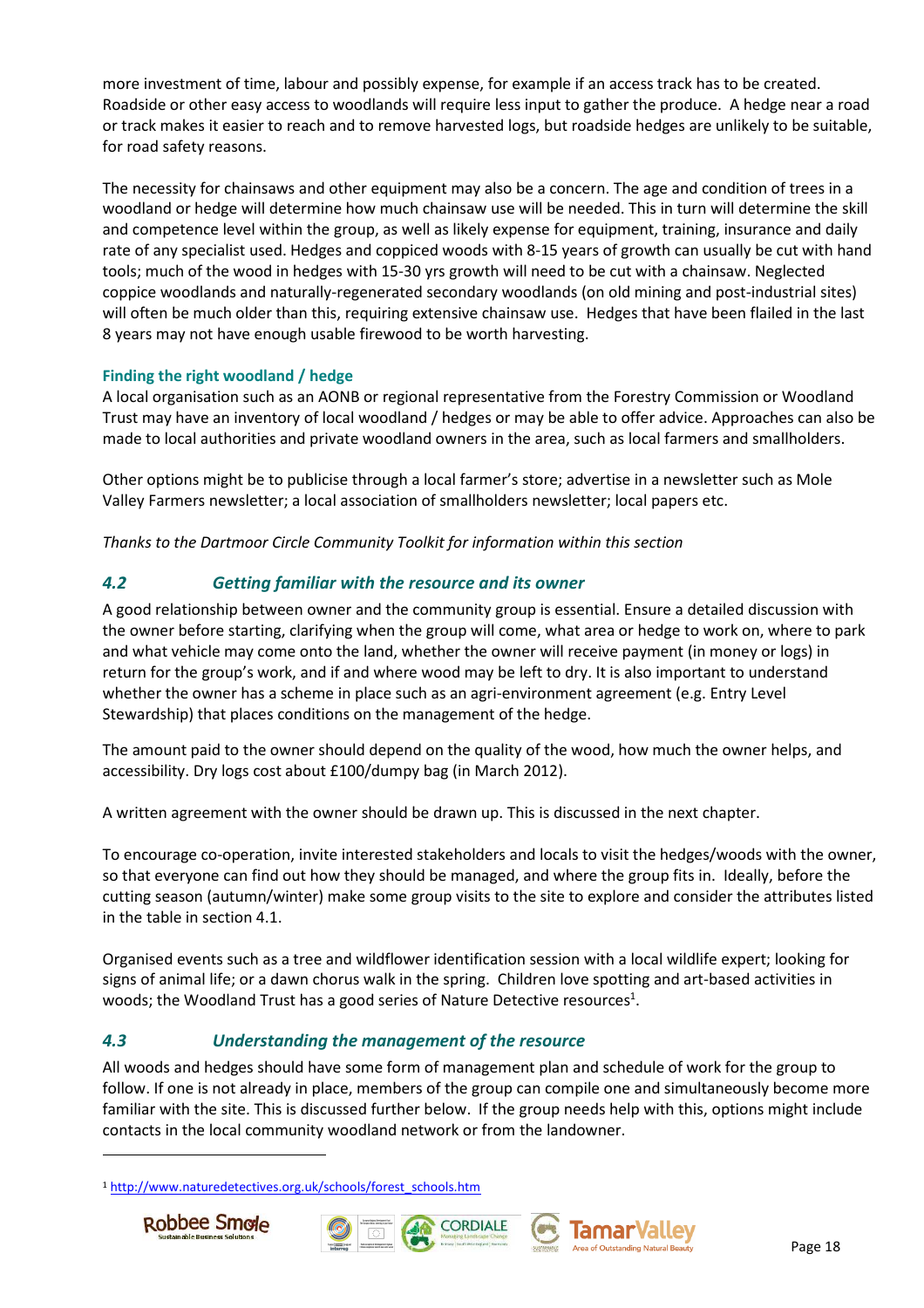One of the best resources for understanding the different types of management applicable to different woodlands is The Conservation Volunteers publication 'Woodlands: A practical handbook'.

#### **4.3.1 Identifying what you've got**

Assessing the attributes of the woodland or hedge will require a fairly detailed understanding of species, habitats and previous land-use patterns on the site. Full observation of the plant life of the wood or hedge will require two or three visits during the year: in winter when the leaves of most trees and shrubs are absent; in spring when the ground flora of the wood comes to life; and in late summer/autumn when the leaves are fully visible and fruits of ground flora and trees and shrubs become available. Having a plant expert on hand to clearly identify and explain the key species of wildflowers, trees and shrubs will give group members a better understanding of the type of woodland or hedge resource they have and therefore what type of management will be most appropriate. Informal surveys of birds, invertebrates, mammals and fungi as well as heritage remains (such as old buildings and earthworks) will provide more information that may determine how the site should be managed. These can also make great days out to entice potential group members and for local schools. Local natural history or heritage societies may be able to offer help with expert guidance, or use the local community woodland network. The landowner is also likely to be very knowledgeable.

Understanding the age and structure of a woodland will help determine its future management and also how frequently the wood can be cut again in the future. For example a woodland comprising only of standard trees, planted sometime in the past *en masse,* will need selective felling and probably a replanting plan, or encouragement of natural regeneration and local seed collection and propagation. However, a previouslycoppiced woodland, even if long neglected, can usually easily be brought back into a coppice cycle which may suit the needs of a firewood or woodchip group and can be treated more like a hedge resource in terms of management.

Safety works to trees and structures present on site will need to be considered; this may require bought in assessment for insurance purposes, by qualified tree surgeons or surveyors.

#### **4.3.2 Planning how to manage the resource: what needs to be done, when, and necessary skills and competencies**

Woodlands, and in some cases hedges, are supported by a management plan which is a vital tool for user and landowner. It enables clear objectives for the woodland or hedge and the manner in which to achieve them. Each woodland, or woodland group, should have in place a Forestry Commission approved UKWAS compliant management plan. This is a requirement for woodlands over 3ha, and for which a grant should be available to cover the costs of the plan. The discipline of working through the Forestry Commission framework is a valuable process.

Once the survey and assessment have been done, the plan can be written describing the woodland, its position and constituent parts, any risks or hazards. Habitats and biodiversity may also be described. The objectives for its management will be laid out with a supporting schedule of work for delivery.

The Woodland Trust and Forestry Commission have a number of woodland management plans available as examples, and the Forestry Commission has a useful management plan template and detailed guiding notes.

The management plan should be developed and regularly reviewed and adapted by the landowner together with key stakeholders such as the user groups.

From the management plan a schedule of work can be arranged for the coming year, for the following five years, and into the future. This should have details of which areas are to be cut, felled or coppiced in which year, as well as ideas for improving access for the removal of wood products (making a track for vehicle/horse, parking arrangements and stacking/storing cut produce) and possibly for visitors (steps, paths, gates etc).

For a woodland, it is likely that some access improvement will be needed, which may determine where the first